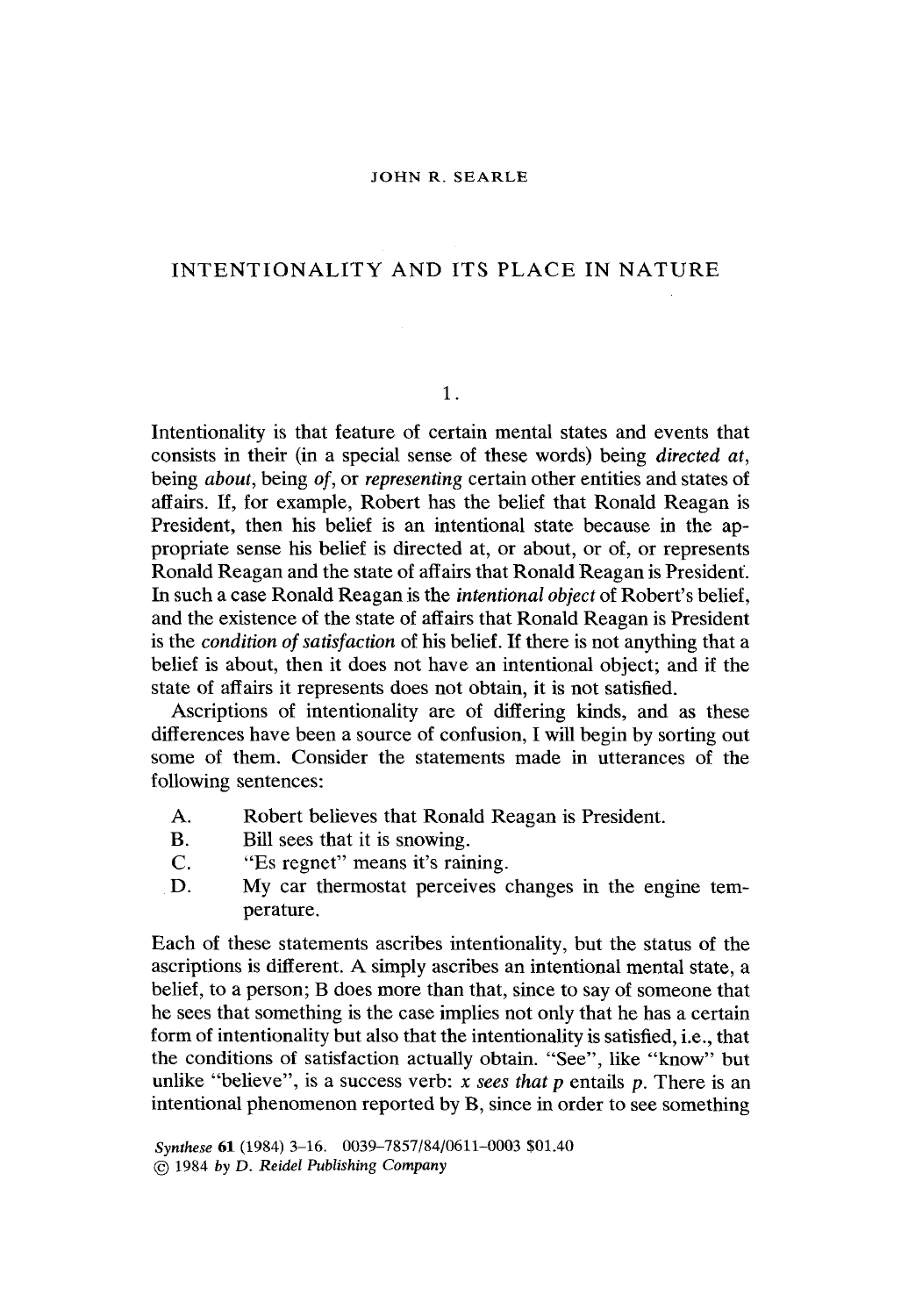#### 4 JOHN R. SEARLE

one has to have a visual experience, and the visual experience is the vehicle of intentionality. But B does more than report a visual experience; it also reports that it is satisfied. Furthermore, visual experiences differ from beliefs in being conscious mental events rather than states. A man asleep can be literally said to believe that such and such, but not to see that such and such. Both beliefs and visual experiences are *intrinsic* intentional phenomena in the minds/brains of agents. To say that they are intrinsic is just to say that the states and events really exist in the minds/brains of agents; the ascription of these states and events is to be taken literally, not just as a manner of speaking, nor as shorthand for a statement describing some more complex set of events and relations going on outside the agents.

In this last respect the ascription of intentionality in A and B differs from C and D. C literally ascribes intentionality, though the intentionality is *not intrinsic,* but *derived.* It is literally true that the sentence "Es regnet" means it's raining, but the intentionality in question is not intrinsic to the sentence. That very sentence might have meant something else or nothing at all. To ascribe this form of intentionality to it is shorthand for some statement or statements to the effect that speakers of German use the sentence literally to mean one thing rather than another, and the intentionality of the sentence is derived from this more basic form of intrinsic intentionality of speakers of German. In D, on the other hand, there is no literal ascription of intentionality at all because my car thermostat does not literally have any perceptions. D, unlike C, is a metaphorical ascription of intentionality; but, like C, its point depends on some intrinsic intentionality of agents, We use car thermostats to regulate engine temperatures and therefore they must be able to respond to changes in temperature. Hence the metaphor; and hence its harmlessness, provided we don't confuse the analysis of A, B, and C, with that of D.

To summarize: even from this short list of statements there emerge several distinctions, which - in addition to the usual distinction between conscious and unconscious forms of intentionality- we will need to keep in mind.

- . The distinction between ascriptions of intentionality that imply that the intentional phenomenon is satisfied and those that do not, as illustrated by A and B.
- . The distinction between intentional states and intentional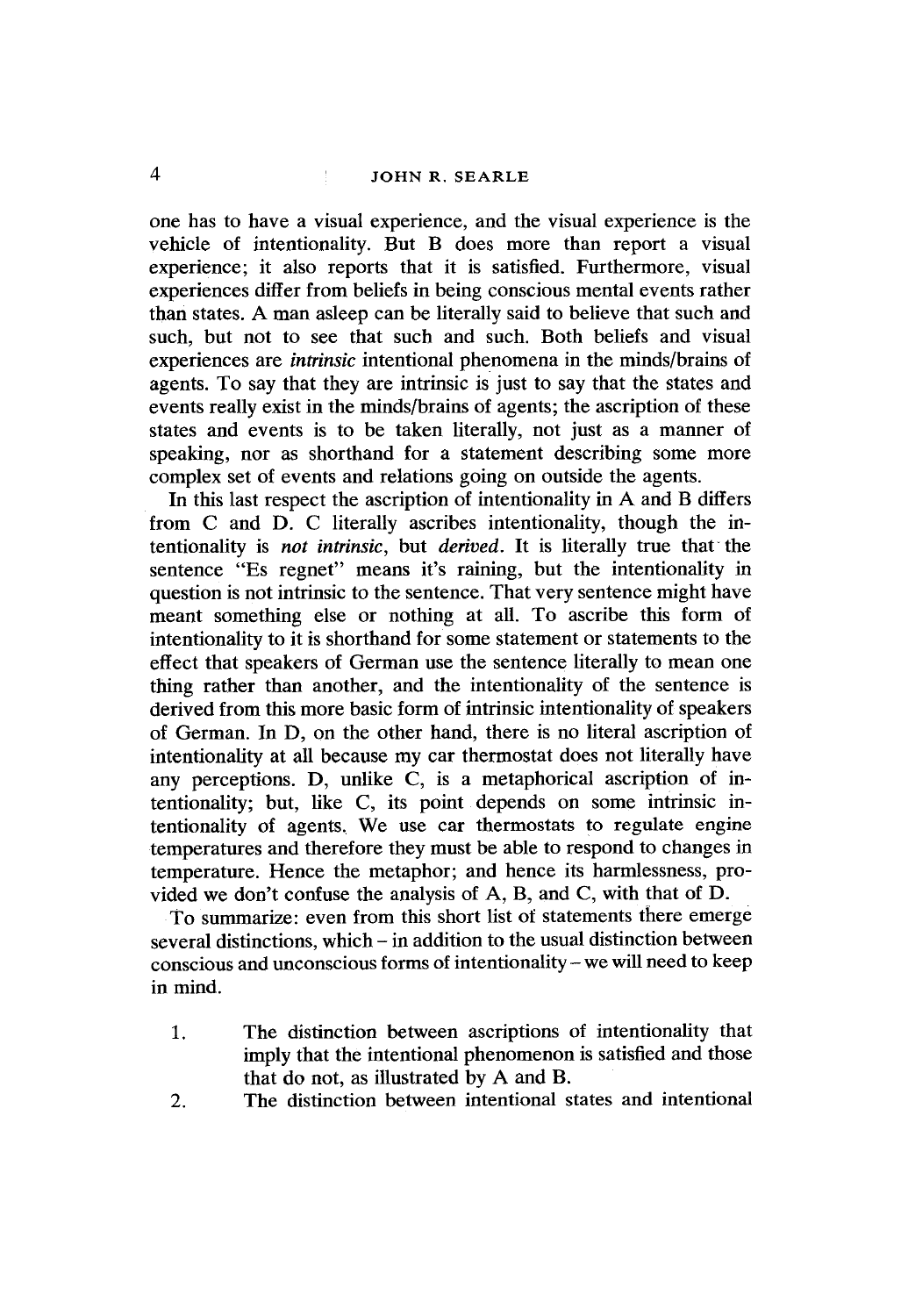events, as also illustrated by A and B. (For brevity, I will sometimes call both "intentional states",)

- 3. The distinction between intrinsic intentionality and derived intentionality, as illustrated by the distinction between the intentionality ascribed in A and B, on the one hand, and C on the other.
- 4. The distinction between literal ascriptions of intentionality such as A, B, and C, whose truth depends on the existence of some intentional phenomenon, whether intrinsic or derived; and metaphorical ascriptions, such as D, which do not literally ascribe any intentionality at all, even though the point of the metaphorical ascription may depend on some intrinsic intentionality of human agents.

In the rest of this paper I will deal only with intrinsic intentionality and the question I will discuss, to put it broadly is as follows: What is the place of intrinsic intentionality in nature?

.

Intentional mental phenomena are part of our natural biological life history. Feeling thirsty, having visual experiences, having desires, fears, and expectations, are all as much a part of a person's biological life history as breathing, digesting, and sleeping. Intentional phenomena, like other biological phenomena, are real intrinsic features of certain biological organisms, in the same way that mytosis, meiosis, and the secretion of bile are real intrinsic features of certain biological organisms.

Intrinsic intentional phenomena are caused by neurophysiological processes going on in the brain, and they occur in and are realized in the structure of the brain. We do not know much about the details of how such things as neuron firings at synapses cause visual experiences and sensations of thirst; but we are not totally ignorant, and in the cases of these two intentional phenomena we even have pretty good evidence about their locations in the brain. That is, for at least some intentional phenomena, we have some idea of the special role of certain brain organs, such as the visual cortex or the hypothalamus, in producing the intentional phenomena. More important for our present discussion, our ignorance of how it all works in the brain is an empirical ignorance of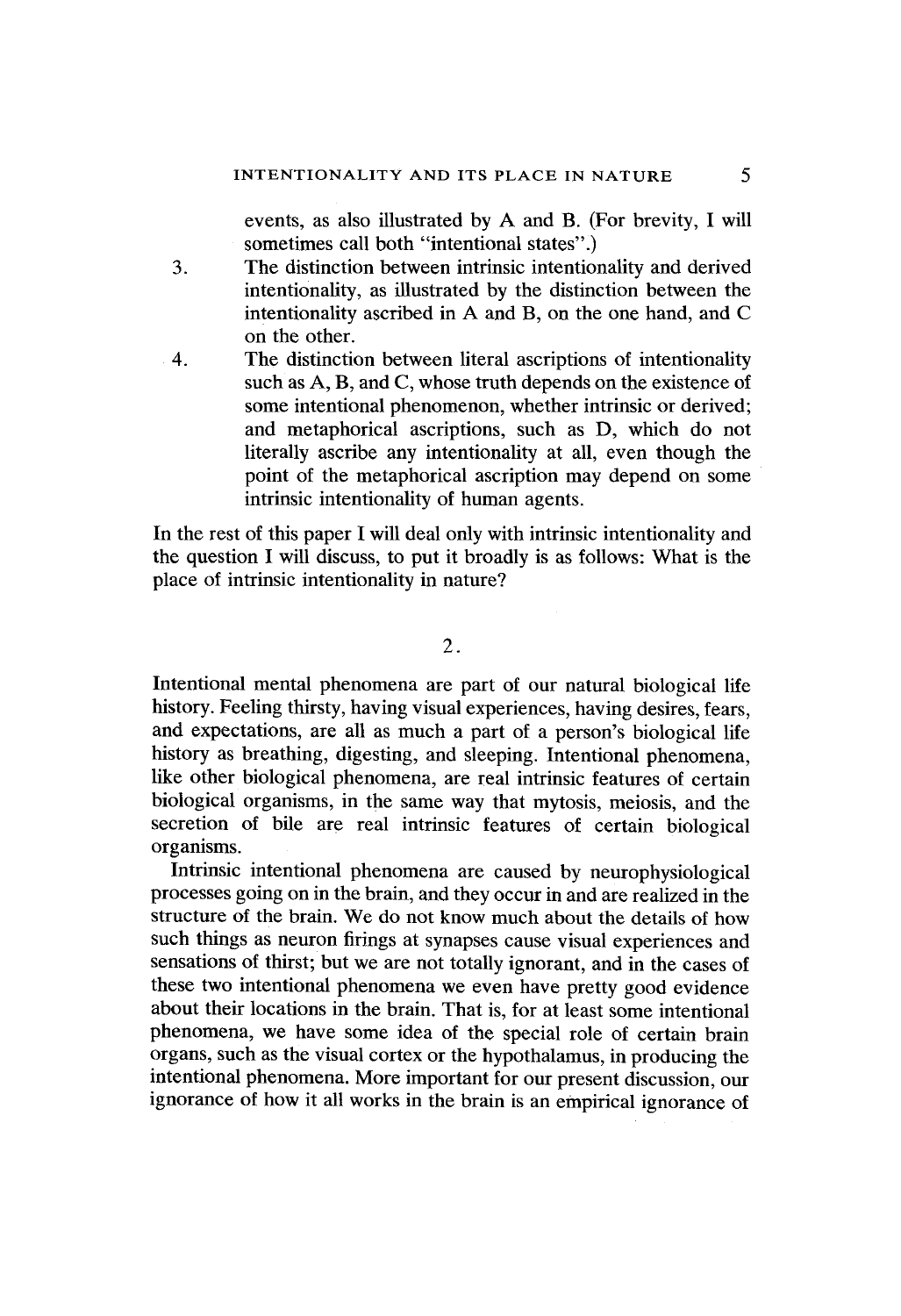details and not the result of a metaphysical gulf between two incommensurable categories, the "Mind" and the "Body", which would prevent us from ever overcoming our ignorance. Indeed, the general sorts of relations involved between mental phenomena and the brain are quite familiar to us from other parts of nature. It is common in nature to discover that higher level features of a system are caused by the behavior of lower level microentities and realized in the structure of the system of microentities. For example, the solidity of the metal in the typewriter I am currently hammering on is caused by the behavior of the microparticles that compose the metal, and the solidity is realized in the structure of the system of microparticles, the atoms and molecules. The solidity is a feature of the system but not of any individual particle. Analogously, from what we know about the brain, mental states are features of the brain that are caused by the behavior of the elements at the microlevel and realized in the structure of the system of microelements, the neurons. A mental state is a feature of the system of neurons but not of any particular neuron. Furthermore, on this account there is no more reason for counting mental states as epiphenomenal than there would be for counting any other intrinsic, higher level features of the world, such as the solidity of this typewriter, as epiphenomenal.

In sum, certain organisms have intrinsic intentional states, these are caused by processes in the nervous systems of these organisms, and they are realized in the structure of these nervous systems. These claims should be understood in as naturalistic a sense as the claims that certain biological organisms digest food, that digestion is caused by processes in the digestive tract, and that it all goes on in the stomach and the rest of the digestive tract. Part of our difficulty in hearing the former claims naturalistically derives from the fact that the traditional vocabulary for discussing these problems is designed around a seventeenth century conception of the "mind/body problem". If we insisted on using the traditional jargon we might say: monism is perfectly compatible with dualism, provided it is a property dualism; and property dualism is compatible with complete physicalism, provided that we recognize that mental properties are just one kind of higher level property along with any number of other kinds. The view is not so much dualism as polyism, and it has the consequence that intrinsic mental properties are just one kind of higher level physical property among many others (which is perhaps a good reason for not using the traditional jargon at all).

It is a remarkable fact about contemporary intellectual life that the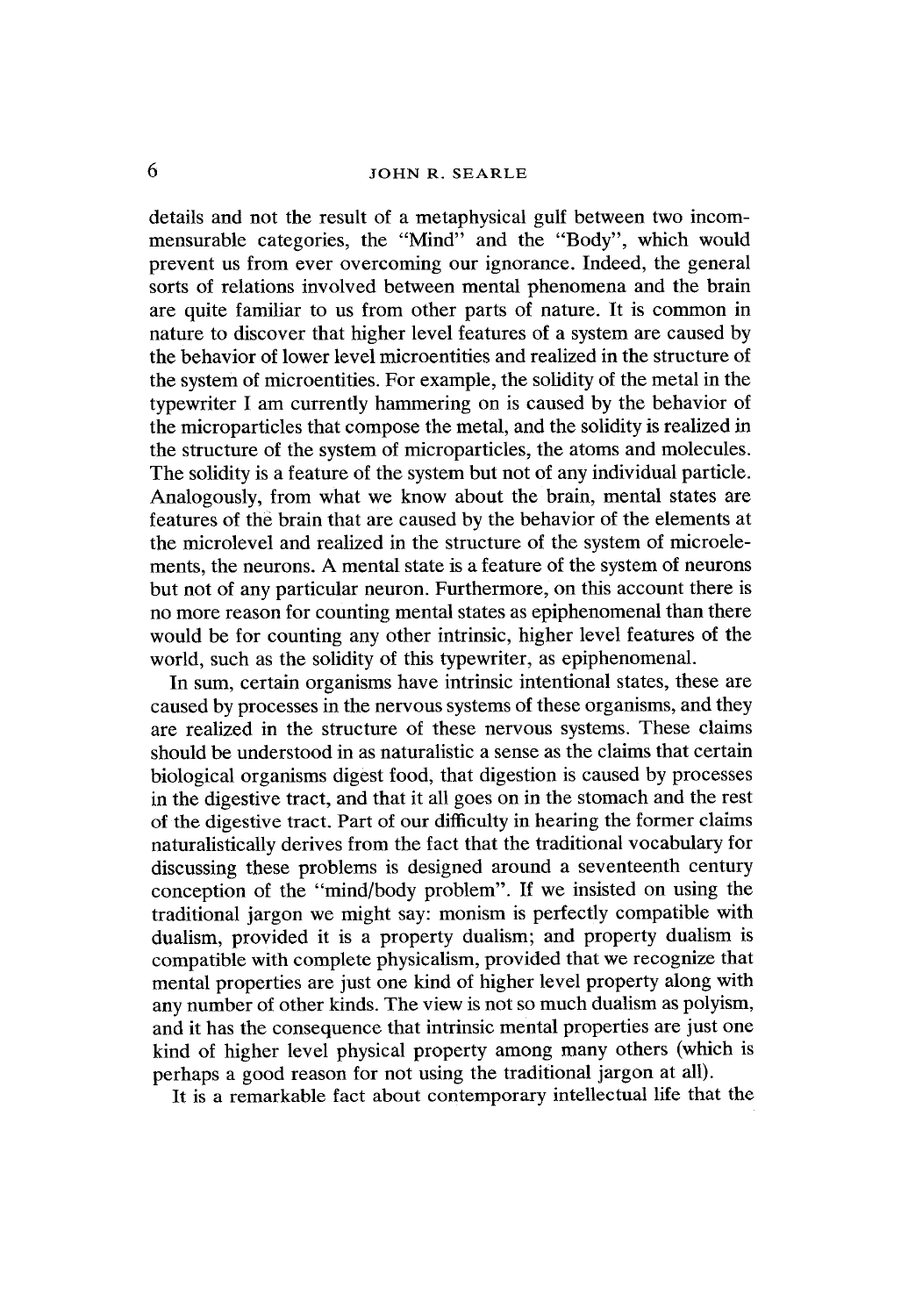existence of intrinsic intentional phenomena is frequently denied. It is sometimes said that the mind with its intentional states is something abstract, such as a computer program or a flow chart; or that mental states have no intrinsic *mental* status because they can be entirely defined in terms of their causes and effects; or that there aren't any *intrinsic* mental states, but rather that talk about mental states is just a manner of speaking that enables us to cope with our environment; and it is even sometimes said that mental terms should not be thought of as standing for actual things in the world at all. To catalogue the reasons that people have had for holding these views and denying everything that biology has to tell us about the brain would be to catalogue some of the leading intellectual confusions of the epoch. One, though only one, of the sources of confusion is the deeply held belief that if we grant the existence of intrinsic intentional states we will be confronted with an insoluble "mind/body" or "mind/brain" problem. But, to paraphrase Darwin, it is no more mysterious that the brain should cause mental phenomena than that bodies should have gravity. One might, and indeed one should, have a sense of awe and mystery in the face of both facts, but that sense would no more justify us in the denial of the existence of mental states than it would justify us in the denial of the existence of gravity.

Some philosophers feel that I am unjustifed in simply asserting the existence of intrinsic intentional mental states and events in the world. For, they argue, might not the progress of science show them to be an illusion in the way that the appearance of the sun rising and setting over a stationary earth was shown to be an illusion? Isn't it just as prescientific to believe in intrinsic mental states as it is to believe that the earth is flat and in a fixed position in the universe?<sup>1</sup>

But if we confine our attention for the moment to conscious intentional mental events and states – and they are, after all, the primary forms of intentionality - we can see that the analogy between the belief in a fiat and fixed earth and the belief in the existence of mental phenomena breaks down. In the case of the earth there is a clear distinction between how things are and how they seem to be, but in the case of the very existence of conscious mental phenomena it is hard to know what a parallel distinction would look like. I know more or less exactly what it means to say that, though the earth seems fiat and fixed, it is in fact not fiat and fixed but rather is round and mobile; but I haven't the faintest idea what it would mean to say that, though it seems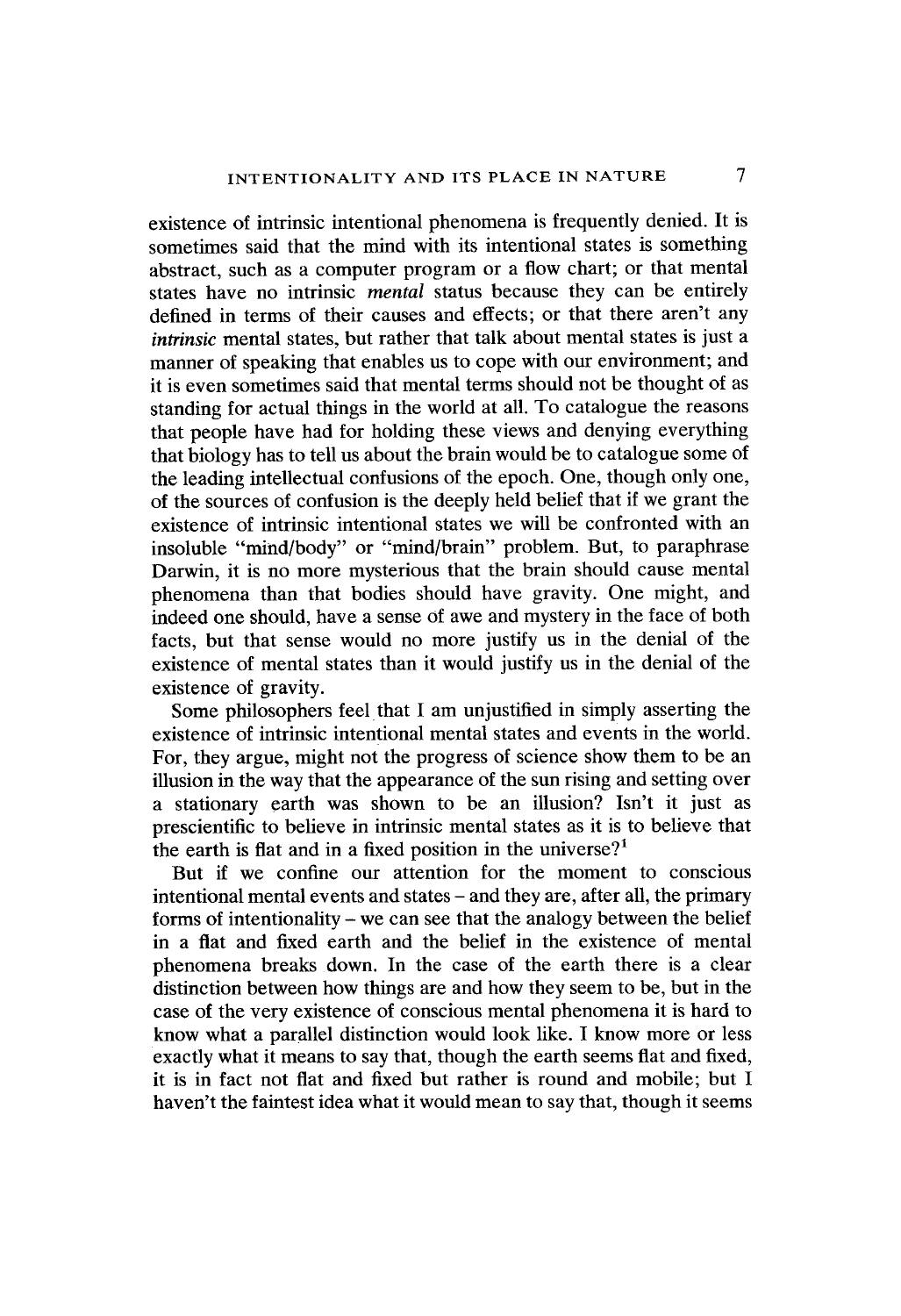to me that I am now conscious, in fact I am not really conscious but rather I am... What?

The reason we are unable to fill in the gap with anything that does not seem preposterous has been familiar since Descartes: If it consciously seems to me that I am conscious then that is enough for me to be conscious. And that is why there cannot be a genera] "how things seem"/"how they really are" distinction for the very existence of conscious mental states.

This is not, of course, to say that we cannot discover all sorts of surprising and counterintuitive things about our mental life, about the nature and mechanisms of both conscious and unconscious mental states. But it is to say that the distinction between how things seem and how they really are cannot apply to the *existence* of our own conscious mental phenomena.

3.

Since the resistance to treating consciousness and intentionality naturalistically, as just higher level properties among others, is so pervasive, and since the view of the place of intentionality in nature advanced in this article is so much out of step with what is currently accepted, I want to probe these issues a little more deeply. If one reads the standard literature on the "mind/body problem" over the past thirty years, 2 since the publication of Ryle's *The Concept of Mind* (1949), one discovers a curious feature of this continuing dispute. Almost all the participants on both sides tacitly assume that the specifically mental features of conscious mental events cannot be ordinary physical features of the world like any other higher level features of the world. This assumption is often masked from us by the way theses are stated. Thus, when the identity theorist tells us that mental states just *are* brain states, there is a way of hearing that thesis which is perfectly consistent with our common-sense assumption of the intrinsic and irreducible character of consciousness and other forms of intentionality. We can hear the thesis as saying that mental processes are just processes going on in the brain in the way that digestive processes are processes going on in the digestive tract. But in general that is not what identity theorists are claiming. Under close scrutiny of the texts, particularly those parts of the texts where they are replying to dualist adversaries, it turns out that in general identity theorists (materialists, physicalists, functionalists,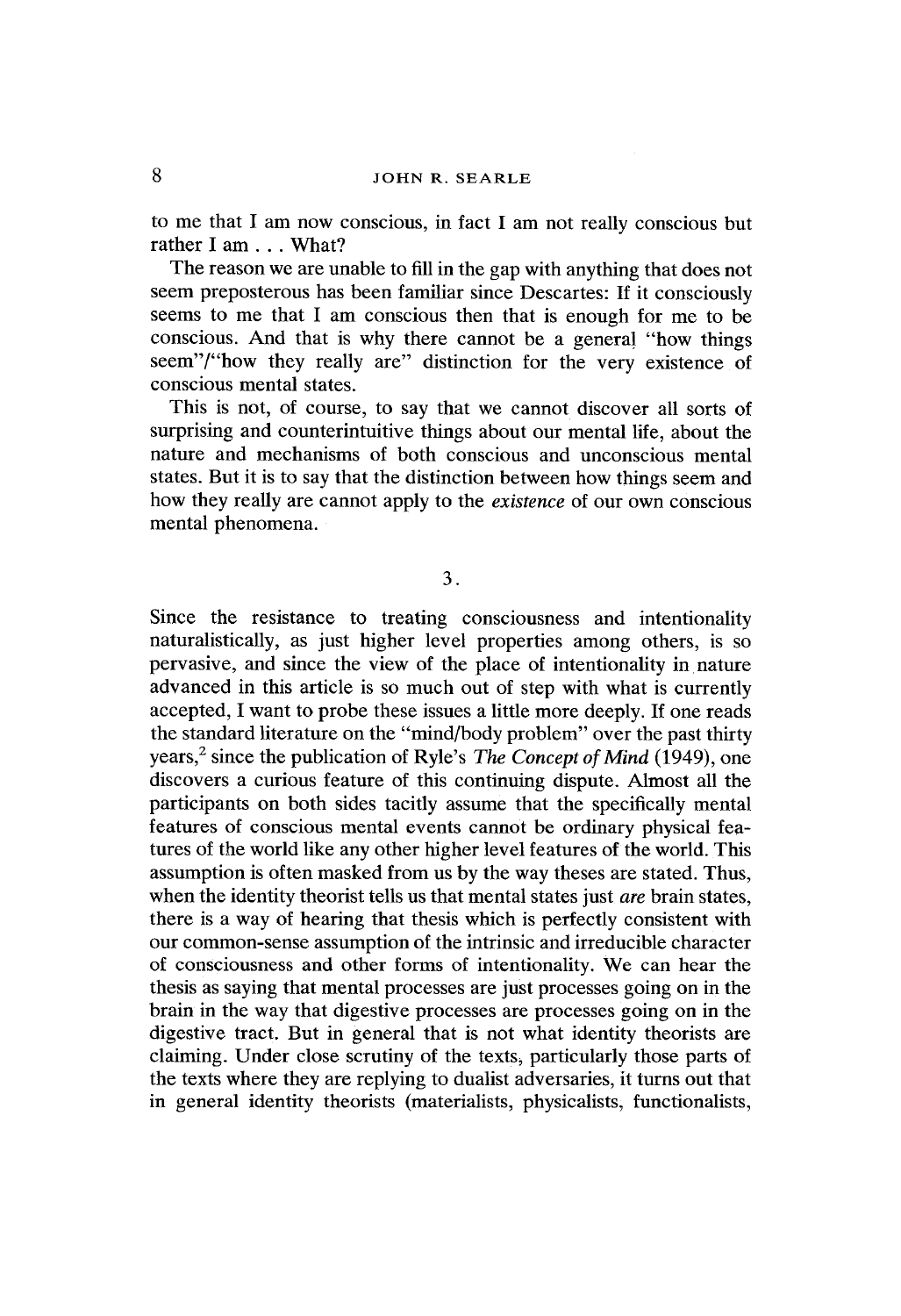etc,) end up by denying the existence of intrinsically mental features of the world. J. J. C. Smart, with typical candor, states the position clearly in responding to J. T. Stevenson:

My reply is that I do not admit that there are any such  $P$ -properties [i.e. properties of sensations that would prevent us from defining 'sensation' in terms of properties in a physicalist scheme]. (1970, p. 93)

Now why does Smart feel it necessary to deny what seems to Stevenson (and to me) an obvious truth? I believe it can only be because, in common with the tradition since Descartes, he thinks that to grant the reality of conscious mental phenomena is to grant the existence of some mysterious phenomena, some sort of "nomological danglers" beyond the reach of the physical sciences. On the other hand, consider those who challenge the tradition of materialism by asserting such obvious facts as that they are currently having a series of conscious states. They seem to think their claim commits them to some form of dualism, as if in asserting obvious facts about our waking life they are committed to the existence of some ontological category different from that of the ordinary physical world we all live in. One group of philosophers sees itself as defending the progress of science against residual superstitions. The other group sees itself as asserting obvious facts that any moment of introspection will reveal. But both accept the assumption that naive mentalism and naive physicalism must be inconsistent. Both accept the assumption that a purely physical description of the world could not mention any mental entities.

These are false assumptions. Unless one defines "physical" and "mental" in such a way that one is the negation of the other, there is nothing in our ordinary notions of mental phenomena and physical reality that excludes cases of the former from being instances of the latter.

Why then, to continue the investigation a step further, do both sides make this apparently obvious mistake? I think the answer must be that they take very seriously a whole tradition, going back at least to Descartes, with its endless disputes about substance, dualism, interaction, emergence, ontological categories, the freedom of the will, the immortality of the soul, the presuppositions of morality, and the rest of it. And in large measure this tradition revolves around the assumption that "mental" and "physical" name mutually exclusive categories. But suppose for a moment that we could forget all about this entire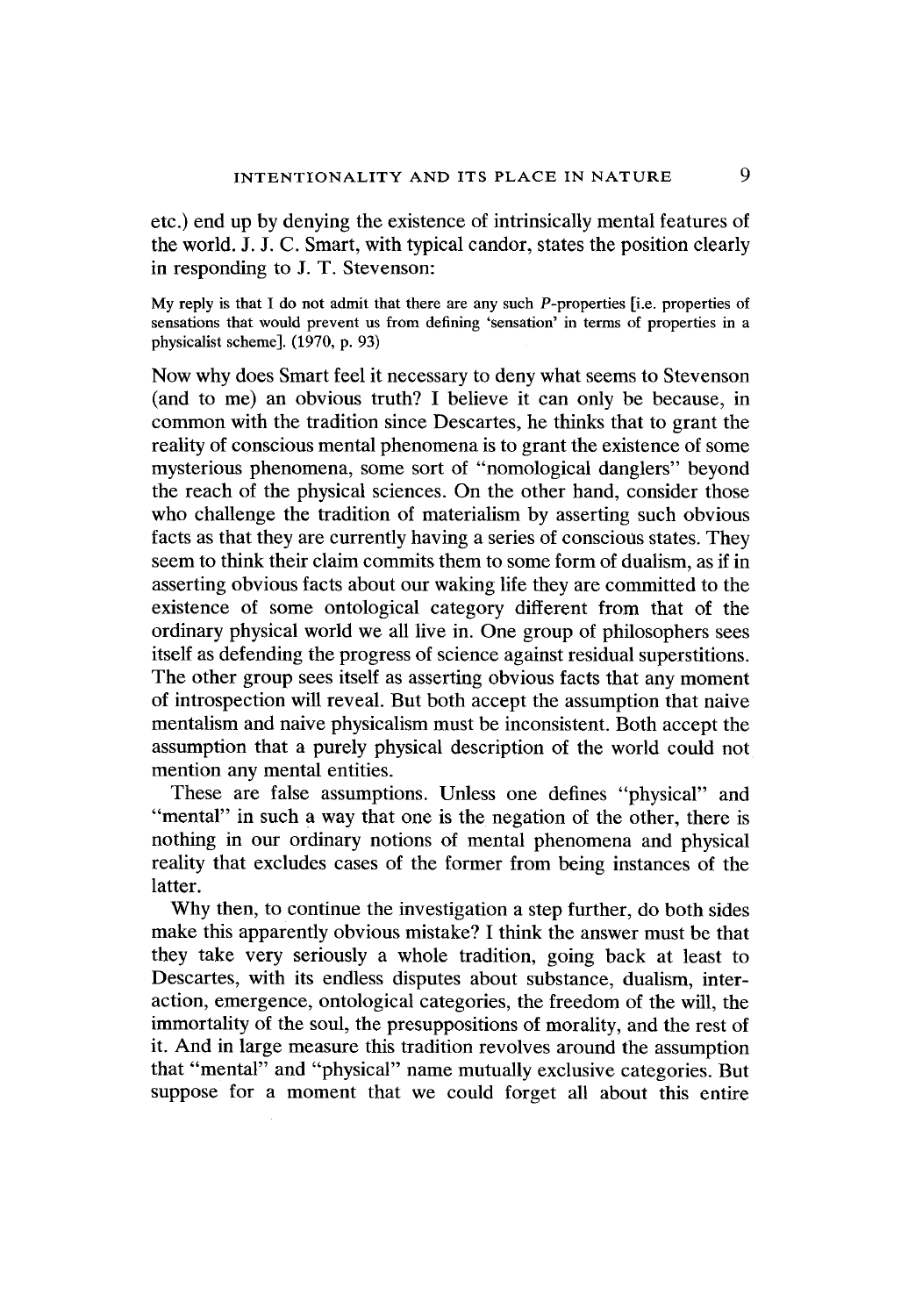tradition. Try to imagine that we are simply investigating the place in nature of our own human and animal mental states, intentional and otherwise, given what we know about biology, chemistry, and physics and what we know from our own experiences about our own mental states. I believe if we could forget the tradition, then the question as to the place of such states in nature would have an obvious answer. They are physical states of certain biochemical systems, viz., brains. But there is nothing reductive or eliminative about this view. Mental states with all their glorious or tiresome features - consciousness, intentionality, subjectivity, joy, anguish and the rest  $-$  are exactly as we knew they were all along.

Lest my view be misunderstood, I should like to state it with maximum simplicity. Take the most naive form of mentalism: There really are intrinsic mental states, some conscious, some unconscious; some intentional, some nonintentional. As far as the conscious ones are concerned they pretty much have the mental properties they seem to have, because in general for such properties there is no distinction between how things are and how they seem. Now take the most naive version of physicalism: The world consists entirely of physical particles, including the various sorts of relations between them. As far as real things in the world are concerned there are only physical particles and various arrangements of physical particles. Now, my point is that it is possible to accept both of these views exactly as they stand, without any modification whatever. Indeed the first is simply a special case of the second.

 $\overline{4}$  .

Granted that intentional mental states really do exist and are not to be explained away as some kind of illusion or eliminated by some sort of redefinition, what role do they play in a naturalistic or scientific description of nature?

Just as it is a biological fact that certain sorts of organisms have certain sorts of mental states, so it is equally a biological fact that certain mental states function causally in the interactions between the organism and the rest of nature and in the production of the behavior of the organism. It is just a fact of biology that sometimes thirst will cause an organism to drink water, that hunger will cause it to seek and consume food, and that sexual desire will cause it to copulate. In the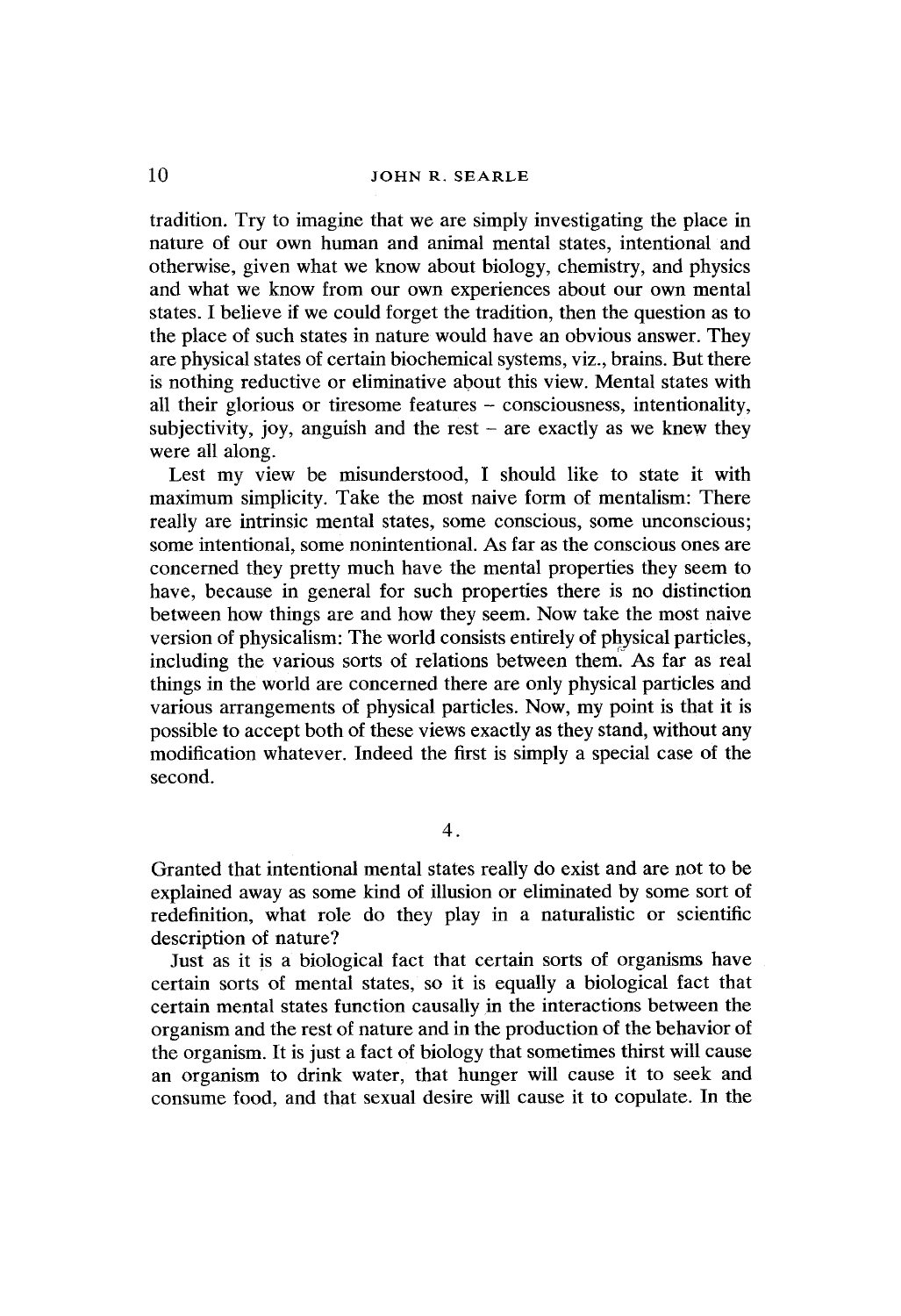case of human beings, at a much more sophisticated though equally biological level, the beliefs a person has about what is in his or her economic interest may play a causal role in how he or she votes in political elections, literary preferences may play a causal role in the purchase and reading of books, and the desire to be someplace other than where one is may play a causal role in a person's buying a plane ticket, driving a car, or getting on a bus. Though the fact of causal relations involving intentional mental states is pretty obvious, what is a great deal less obvious is the logical structure of the causal relations involved and the consequent implications that those causal relations have for the logical structure of the explanation of human behavior.

Explanations involving intentionality have certain logical features not common to explanations in the other physical sciences. The first of these is the specific role of intentional causation in the production of certain sorts of animal and human behavior. The essential feature of intentional causation is that the intentional state itself functions causally in the production of its own conditions of satisfaction or its conditions of satisfaction function causally in its production. In the one case the representation, as a representation, produces what it represents; in the other case the object or state of affairs represented functions causally in the production of its representation. This point can be made clear by considering some examples, ff I now have a strong desire to drink a cup of coffee and I act on that desire so as to satisfy it, then the desire whose content is

### (that I drink a cup of coffee)

causes the very state of affairs, that I drink a cup of coffee. Now, in this simple and paradigmatic case of intentional causation, the desire represents the very state of affairs that it causes. The much discussed "internal connection" between "reasons for action" and the actions that they cause is just a reflection of this underlying feature of intentional causation. Since the cause is a representation of that which it causes, the specification of the cause, as cause, is indirectly already a specification of the effect.

Sometimes, indeed, the intentional state has as part of its conditions of satisfaction, as part of its intentional content, that it must function causally if it is to be satisfied. Thus, for example, intentions can only be satisfied if the actions that they represent are caused by the intentions that represent them. In this respect intentions differ from desires: a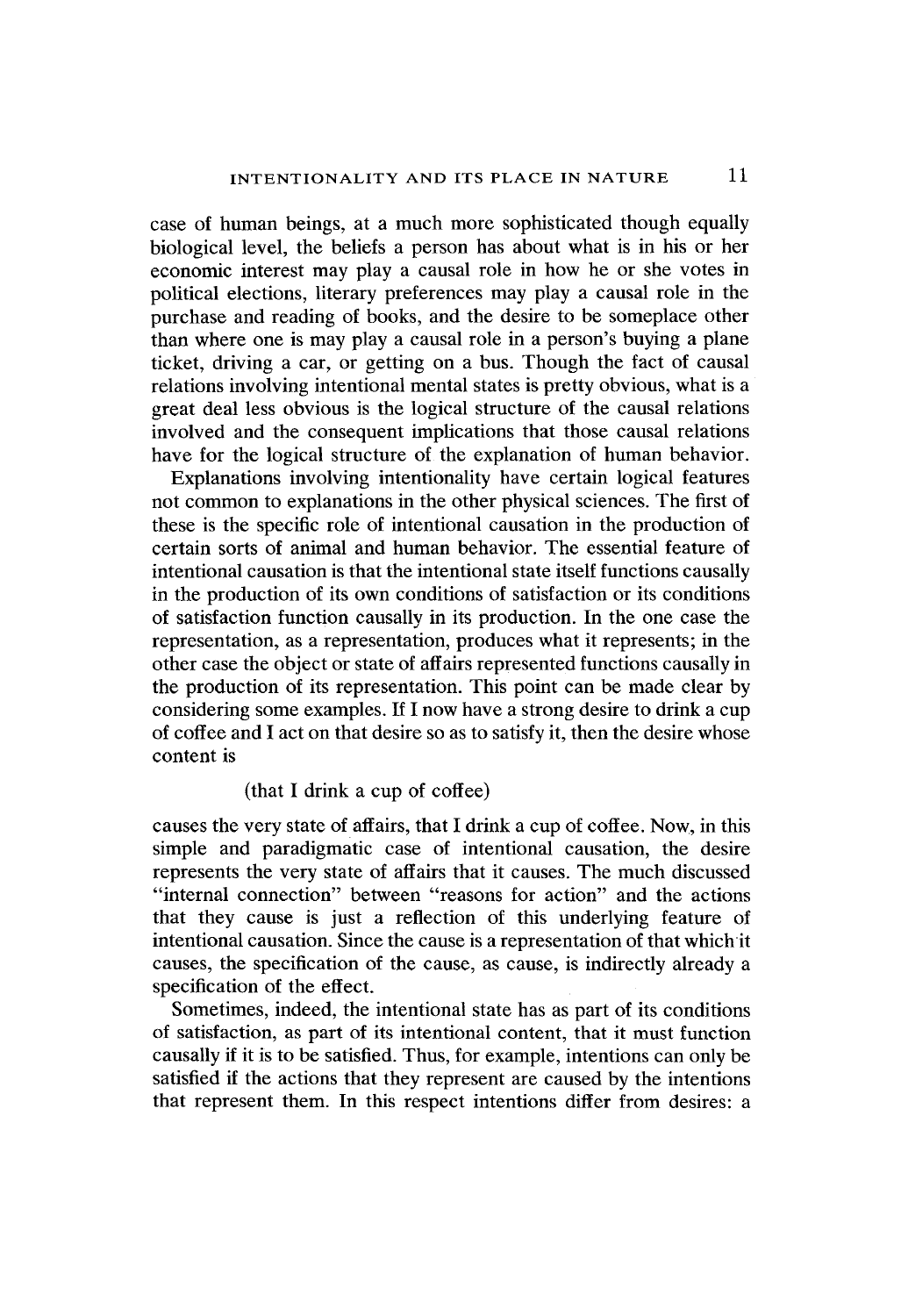## 12 JOHN R. SEARLE

desire can be satisfied even if it does not cause the conditions of its satisfaction; whereas an intention can be satisfied only if it causes the rest of its own conditions of satisfaction. For example, if I want to be rich and I become rich, my desire will be satisfied even if that desire played no causal role in my becoming rich; but if I intend to earn a million dollars and I wind up with a million dollars quite by accident, in such a way that my intention to earn the money played no causal role consciously or unconsciously in my getting it, then although the state of affairs represented by my intention came about, the intention itself was not satisfied, i.e., the intention was never carried out. Intentions, unlike desires, have intentional causation built into their intentional structure; they are causally self-referential in the sense that they can only be satisfied *if they cause* the very action they represent. Thus, the prior intention to drink a cup of coffee differs in its content from the desire to drink a cup of coffee, as we can see by contrasting the following representation of the conditions of satisfaction of a prior intention with our representation above of the conditions of satisfaction of the corresponding desire:

> (that I drink a cup of coffee and that this prior intention cause that I drink a cup of coffee).

Cases of "volition", such as desires and intentions, have what I call the "world-to-mind direction of fit" (the aim of the state is to get the world to change to match the content of the desire or intention) and the "mind-to-world direction of causation" (the mental state causes the state of affairs in the world that it represents). Cases of "cognition", such as perception, memory, and belief, function conversely as far as direction of fit and intentional causation are concerned. Thus, they have the mind-to-world direction of fit (the aim of the mental state is not to create a change in the world, but to match some independently existing reality); and, where intentional causation functions in the production of the intentional state, they have the world-to-mind direction of causation (if I correctly perceive or remember how things are in the world, then their being that way must cause my perceiving them or remembering them as being that way).

.

I believe that a full account of the role of intentionality and its place in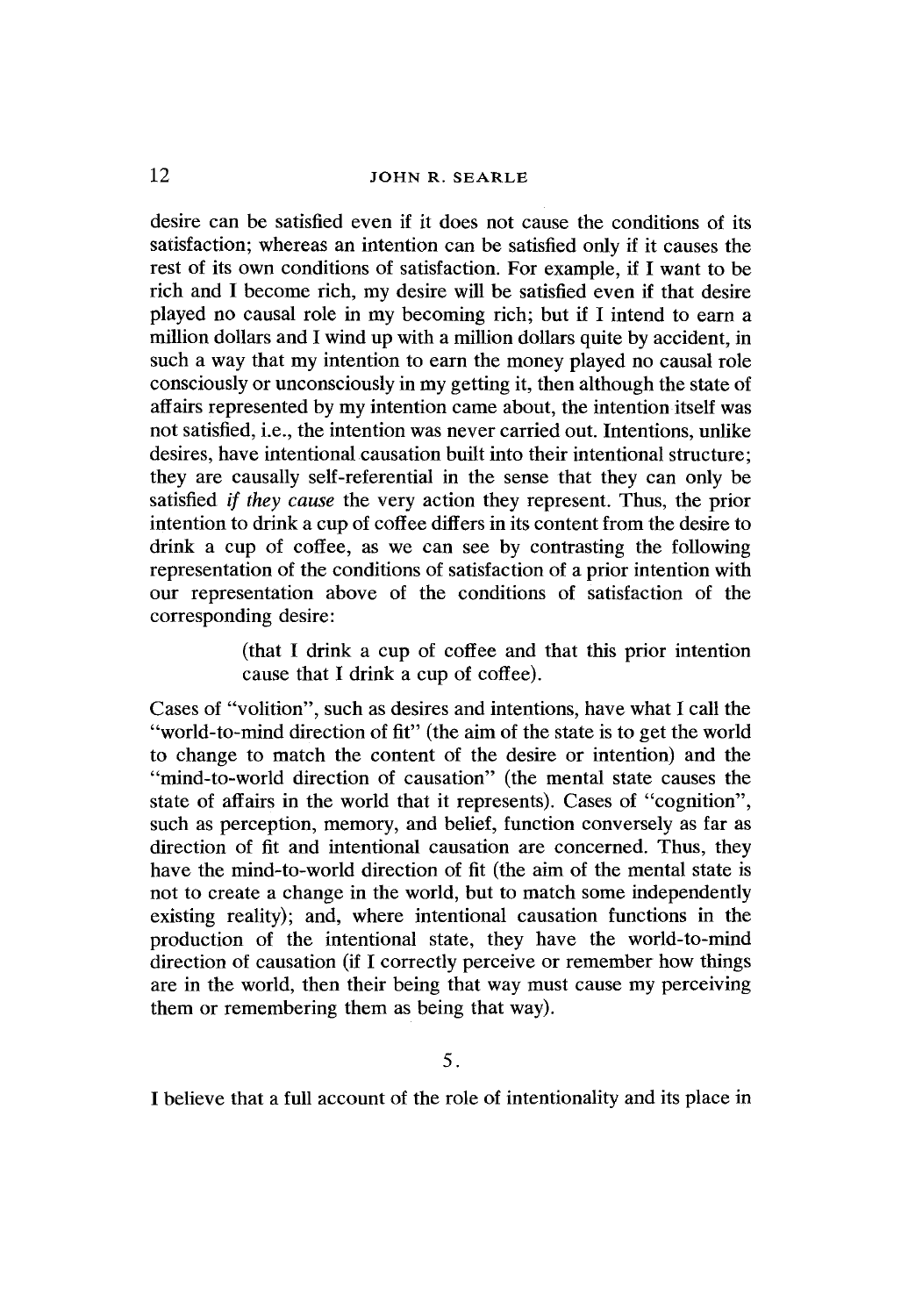nature requires much more study of intentional causation than has yet been done or than I can undertake in this essay. But by way of giving the reader some idea of the importance of intentional causation, I want to mention just three of the implications of this brief sketch of intentional causation for a causal account of human and animal behavior and for ways in which such a causal account differs from certain standard models of what we have as canonical explanations in the usual natural sciences.

1. In any causal explanation, the propositional content of the explanation specifies a cause. But in intentional explanations the cause specified is itself an intentional state with its own propositional content. The canonical specification, therefore, of the cause in an intentional explanation doesn't just *specify* the propositional content of the cause, but it must actually *repeat* in the explanation (at least some of) the propositional content that is functioning causally in the operation of the cause. So, for example, if I buy a plane ticket because I want to go to Rome, then in the explanation:

I did it because I want to go to Rome.

I repeat the very propositional content functioning in the operation of the desire:

I want to go to Rome.

Intentional explanations are more or less adequate as they accurately repeat in the explanation the propositional content functioning in the cause itself. It is a further consequence of this feature that the concepts used in the canonical form of the explanation don't just describe a cause; rather, the very concepts themselves must function in the operation of the cause. So, if I say that a man voted for Reagan because he thought it would increase the probability that he would be rich and happy, such concepts as being rich and being happy can be used in the explanation to specify a cause only if they also function as part of the cause.

These features have no analogue in the standard physical sciences. If I explain the rate of acceleration of a falling body in terms of gravitational attraction together with such other forces as friction operating on the body, the propositional content of my explanation makes reference to features of the event such as gravity and friction, but the features themselves are not propositional contents or parts of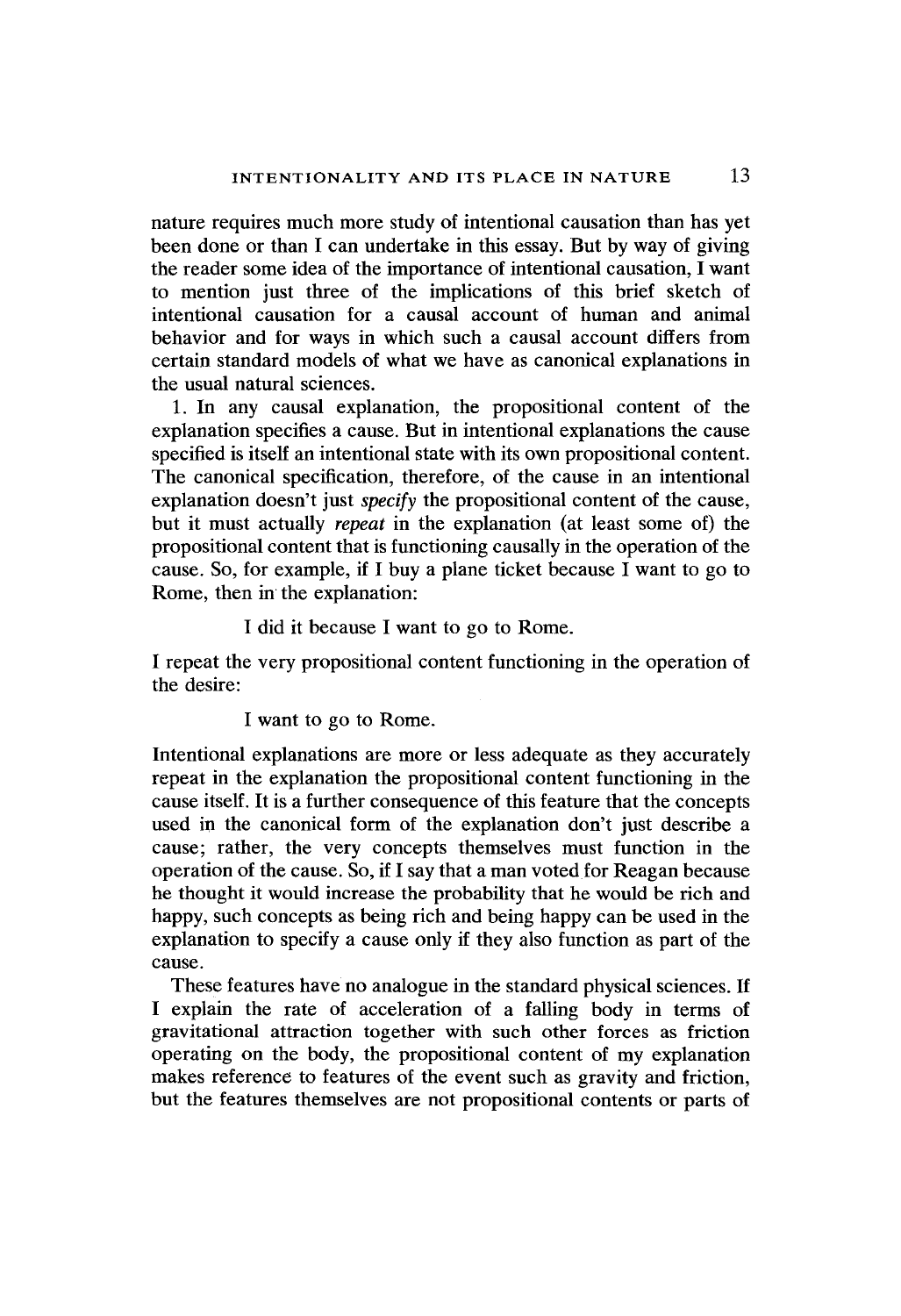propositional contents.

This is a familiar point in the history of discussions of the nature of psychological explanation, but it seems to me that it has not been properly stated or appreciated. I believe it is part of what Dilthey (1962) was driving at when he said that the method of *Verstehen* was essential to the social sciences, and it was part of what Winch (1958) was driving at when he said that concepts used in the explanation of human behavior must also be concepts that are available to the agent whose behavior is being explained. I think an analysis of intentional causation would provide us with a deeper theoretical understanding of the points that Dilthey and Winch were after.

2. Statements of intentional causation do not require the statement of a covering law in order to be validated or in order to be causally explanatory. In a subject like physics we assume that no causal explanation of a phenomenon is fully explanatory unless it can be shown to instantiate some general law or laws. But in the case of intentional causation this is not generally the case. Even if we believe that there are laws, stateable in some terms or other, which any given instance of behavior instantiates, it is not essential to giving a causal explanation of human behavior in terms of intentional causation that we be able to state any such laws or even believe that there are such laws.

3. Teleological forms of explanation are those in which a phenomenon is explained in terms of goals, aims, purposes, intentions, and similar phenomena. If teleological explanation is really a subclass of scientific explanation, it would appear that nature must actually contain teleological phenomena. The account of intentionality and its place in nature that I have been urging has the consequences both that nature contains teleological phenomena and that teleological explanations are the appropriate forms of explanation for certain sorts of events. Indeed, it is an immediate logical consequence of the claim that goals, aims, purposes, and intentions are intrinsic features of certain biological organisms that teleology is an intrinsic part of nature, for by definition such phenomena are teleological. And it is an immediate consequence of the characterization I have given of these phenomena that teleological explanations are the appropriate forms for explaining certain sorts of events, since these phenomena cause events by way of the form of intentional causation that is peculiar to teleology.

All the states I have called "teleological" have the world-to-mind direction of fit and the mind-to-world direction of causation. The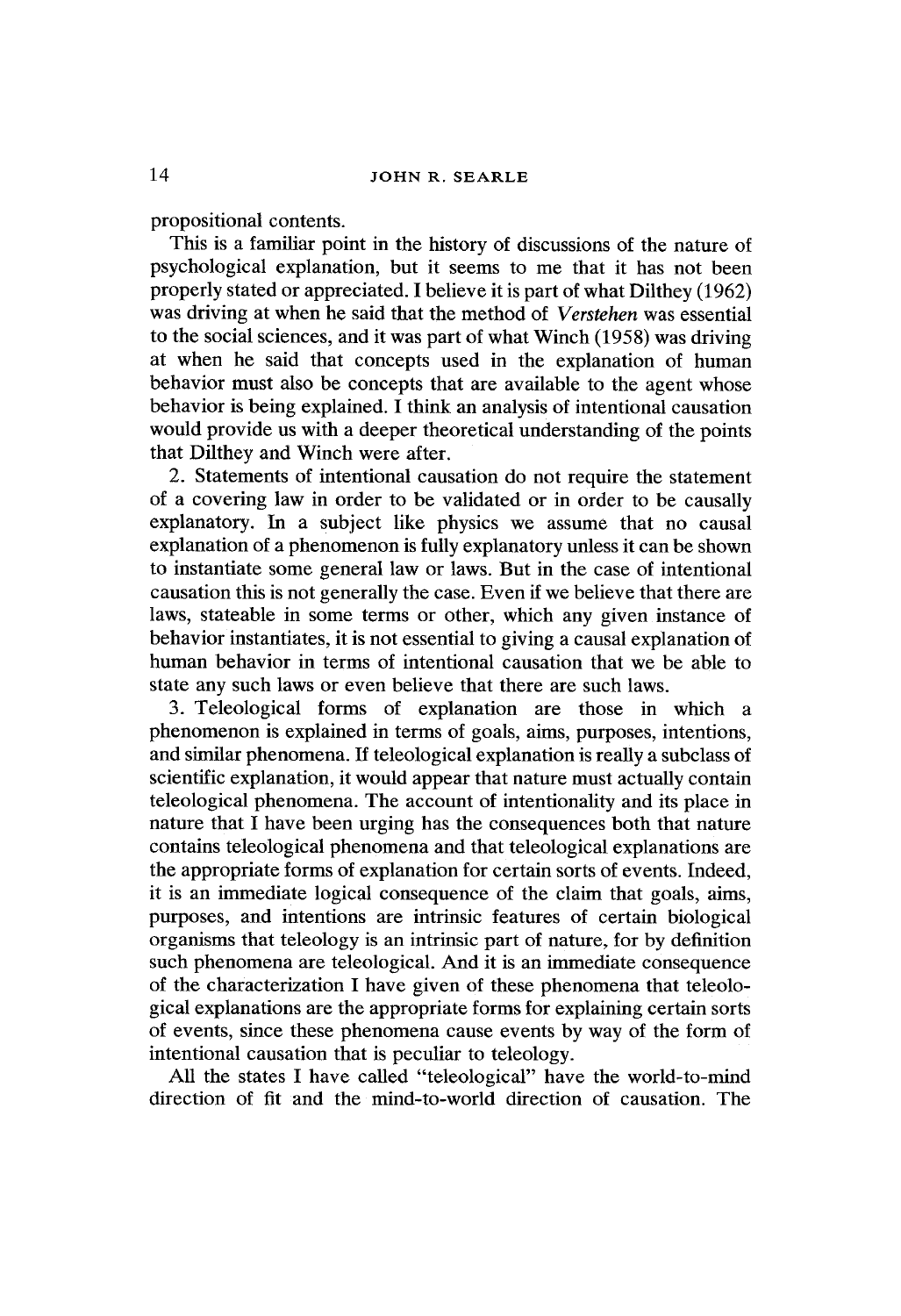explanatory role of citing such states in teleological explanations can best be illustrated by example. Consider the case of an animal, say a lion, moving in an erratic path through tall grass. The behavior of the lion is explicable by saying that it is stalking a wildebeest, its prey. The stalking behavior is caused by a set of intentional states: it is *hungry,* it *wants* to eat the wildebeest, it *intends* to follow the wildebeest with the *aim* of catching, killing, and eating it. Its intentional states represent possible future states of affairs; they are satisfied only if those states of affairs come to pass (world-to-mind direction of fit); and its behavior is an attempt to bring about those states of affairs (mind-to-world direction of causation). The claim that teleology is part of nature amounts to the claim that certain organisms contain future-directed intentional states with the world-to-mind direction of fit, and that these states are capable of functioning causally to bring about their conditions of satisfaction.

It is worth emphasizing the logical features of teleological explanation because on some accounts a teleological explanation explains an event by the occurrence of a future event, as if, for example, the eating of the prey explained the stalking behavior.<sup>3</sup> But on my account this conception has things back to front. All valid teleological explanations are species of explanation in terms of intentional causation, and there is no mysterious backwards operation of intentional causation. The stalking behavior at time  $t_1$  is explained by present and prior intentional states at  $t_1$  and  $t_0$ , and these aim at the eating behavior of  $t_2$ .

In the great scientific revolution of the seventeenth century the rejection of teleology in physics was a liberating step. Again in the great Darwinian revolution of the nineteenth century the rejection of a teleological account of the origins of the species was a liberating step. In the twentieth century there has been an overwhelming temptation to complete the picture by rejecting teleology in the sciences of man. But ironically the liberating move of the past has become constraining and counterproductive in the present. Why? Because it is just a plain fact about human beings that they do have desires, goals, intentions, purposes, aims, and plans, and these play a causal role in the production of their behavior. Those human sciences in which these facts are simply taken for granted, such as economics, have made much greater progress than those branches, such as behavioristic psychology, which have been based on an attempted denial of these facts. Just as it was bad science to treat systems that lack intentionality as if they had it, so it is